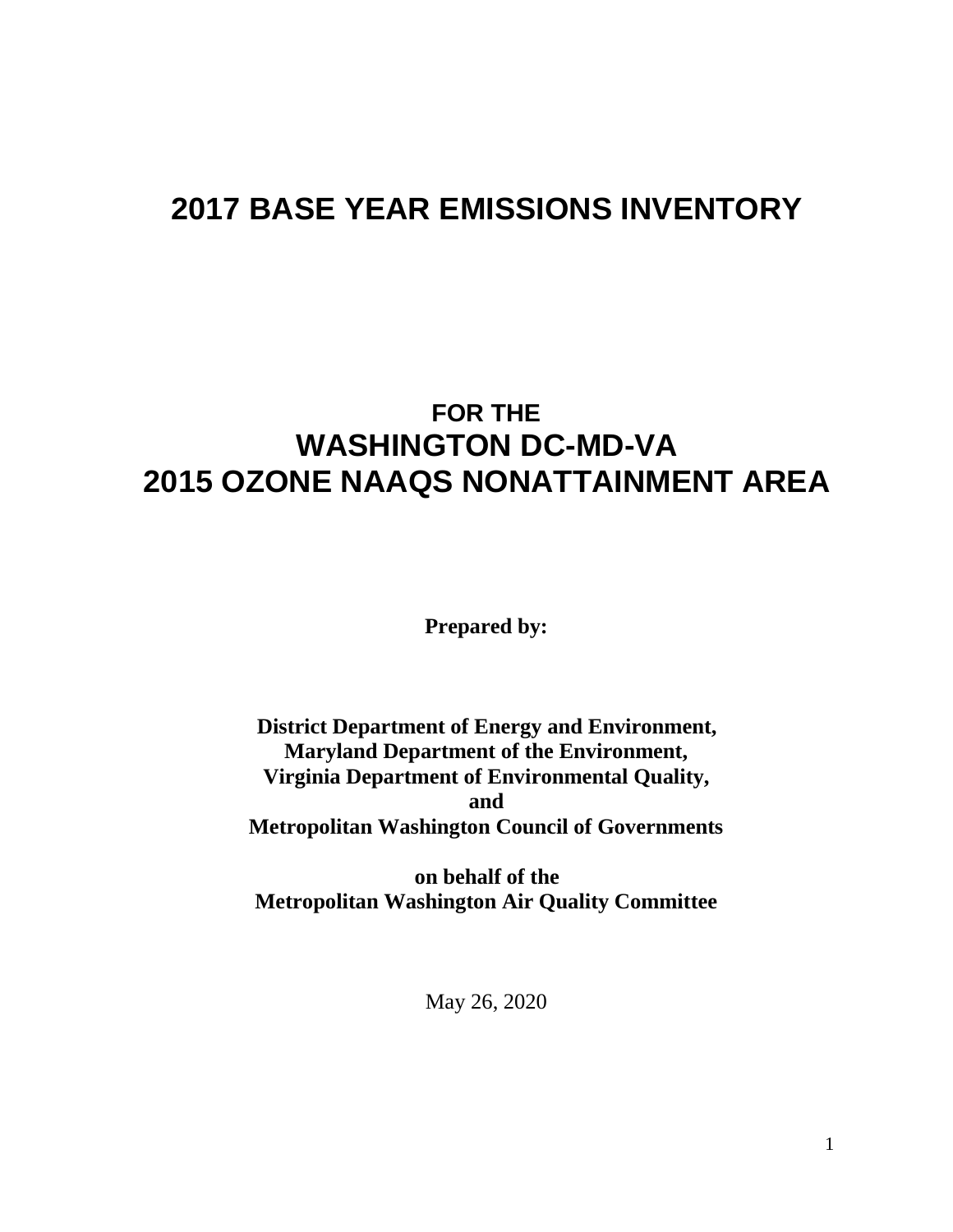# **TABLE OF CONTENTS**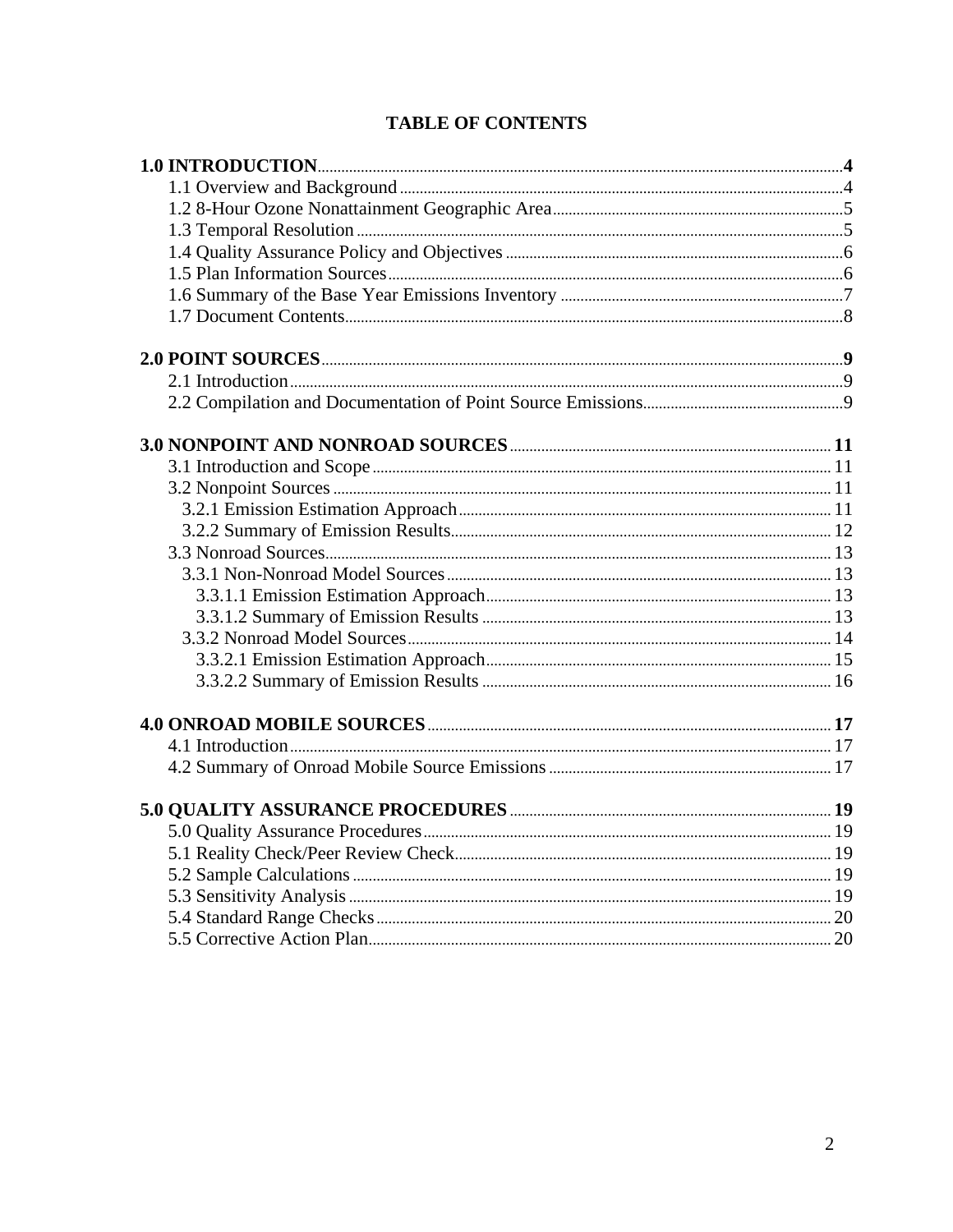### **List of Tables**

| 3-2 2017 Base Year SIP Non-Nonroad Model Source Emission Inventories 14 |  |
|-------------------------------------------------------------------------|--|
|                                                                         |  |
|                                                                         |  |

#### **List of Appendices**

- A1a. Point Source Inventory Development Overview (District of Columbia)
- A1b. Point Source Inventory Development Overview (Virginia)
- A2a. Point Source Inventory Files (District of Columbia)
- A2b. Point Source Inventory Files (Virginia)
- B1a. Nonpoint and Marine/Air/Rail Inventory Development Overview (District of Columbia)
- B1b. Point, Quasi-Point, Nonpoint and Marine/Air/Rail Inventory Development Overview (Maryland)
- B1c. Nonpoint and Marine/Air/Rail Inventory Development Overview (Virginia)
- B2a. Nonpoint and Marine/Air/Rail Inventory Files (District of Columbia)
- B2b. Point, Quai-Point, Nonpoint and Marine/Air/Rail Inventory Files (Maryland)
- B2c. Nonpoint and Marine/Air/Rail Inventory Files (Virginia) B2c-1. Virginia developed Nonpoint and M/A/R Annual Sample Calculations B2c-2. Virginia Annual to Ozone Season Daily Raw Data
- C. MOVES2014b (Nonroad Mobile Model) Input & Output Files
- D1.Onroad Mobile Source Inventory Development Overview
- D2.MOVES2014b (Onroad Mobile Model) Input & Output Files
- E. Public Hearing Notices, Comments, and Responses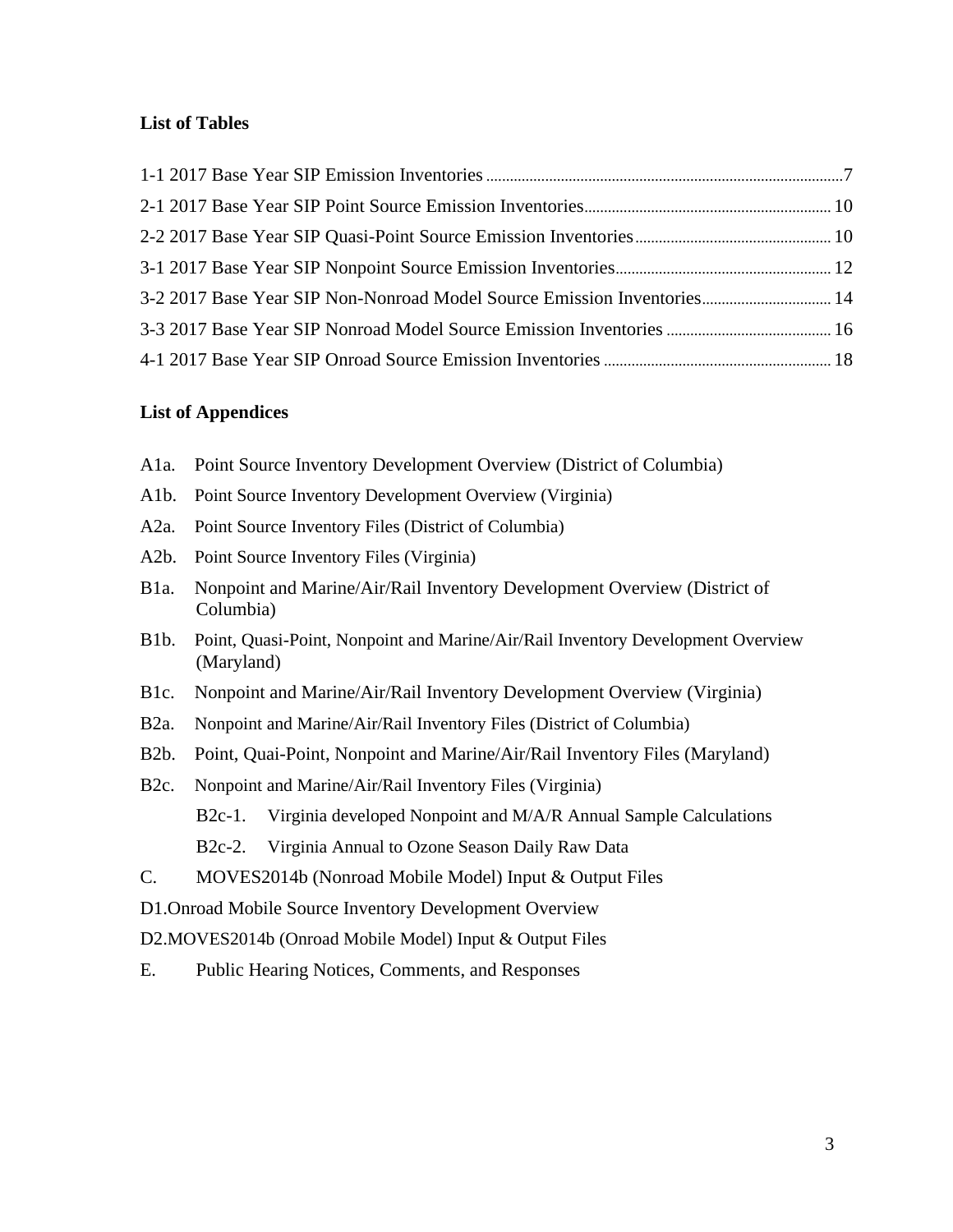### **1.0 Introduction**

### **1.1 Overview and Background**

This document contains a detailed explanation of the 2017 base year emissions inventory for stationary, nonpoint, nonroad, and onroad anthropogenic sources as well as biogenic sources in the Washington, DC-MD-VA 2015 ozone National Ambient Air Quality Standards (NAAQS) nonattainment area. The inventory will be included as part of the region's State Implementation Plan (SIP) to meet the above NAAQS. Anthropogenic emissions were estimated for volatile organic compound (VOC), nitrogen oxide (NOX), and carbon monoxide (CO) for a typical ozone season workweek day.

The federal Clean Air Act (CAA), 42 U.S.C.A § 7401 et seq, as amended by the Clean Air Act Amendments of 1990, P.L. 101-549, (referred to hereafter as the Act), requires all areas of the nation to attain and maintain compliance with the NAAQS. These federal standards are designed to protect the public health and welfare from six criteria pollutants, one of which is ozone.

The purpose of this document is to fulfill the emission inventory requirements of Section 182(a) CAA for the Washington, DC-MD-VA Marginal Ozone Nonattainment Area under the 2015 8-hour ozone NAAQS. Section 182(a) of the CAA specifically addresses the SIP submissions and requirements for ozone nonattainment areas classified as Marginal. This is the only Section 182(a) element that has not been addressed in other plan submissions.

The Washington, DC-MD-VA 2015 ozone NAAQS nonattainment area was designated as a marginal nonattainment area for the 2015 ozone NAAQS (0.070 parts per million) by the United State Environmental Protection Agency (EPA) effective August 3, 2018 (Federal Register, Vol. 83, No. 107, June 4, 2018). This base year inventory is required by the Act at  $§7502(c)(3):$ 

(3) **Inventory** – Such plan provisions shall include a comprehensive, accurate, current inventory of actual emissions from all sources of the relevant pollutant or pollutants in such area, including such period revisions as the Administrator may determine necessary to assure that the requirements of this part are met.

The Metropolitan Washington Council of Governments (MWCOG) prepared the nonroad and onroad portions of the inventory. MWCOG used EPA's MOVES2014b model to develop both onroad and nonroad inventories (except for commercial marine vessels, aircraft, and locomotives, which were developed separately).

Air quality staff of the District Department of Energy and Environment (DOEE), Maryland Department of the Environment (MDE), and Virginia Department of Environmental Quality (VDEQ), herein referred to as "state air agencies," in collaboration with MWCOG, supplied nonpoint and point source emissions estimates.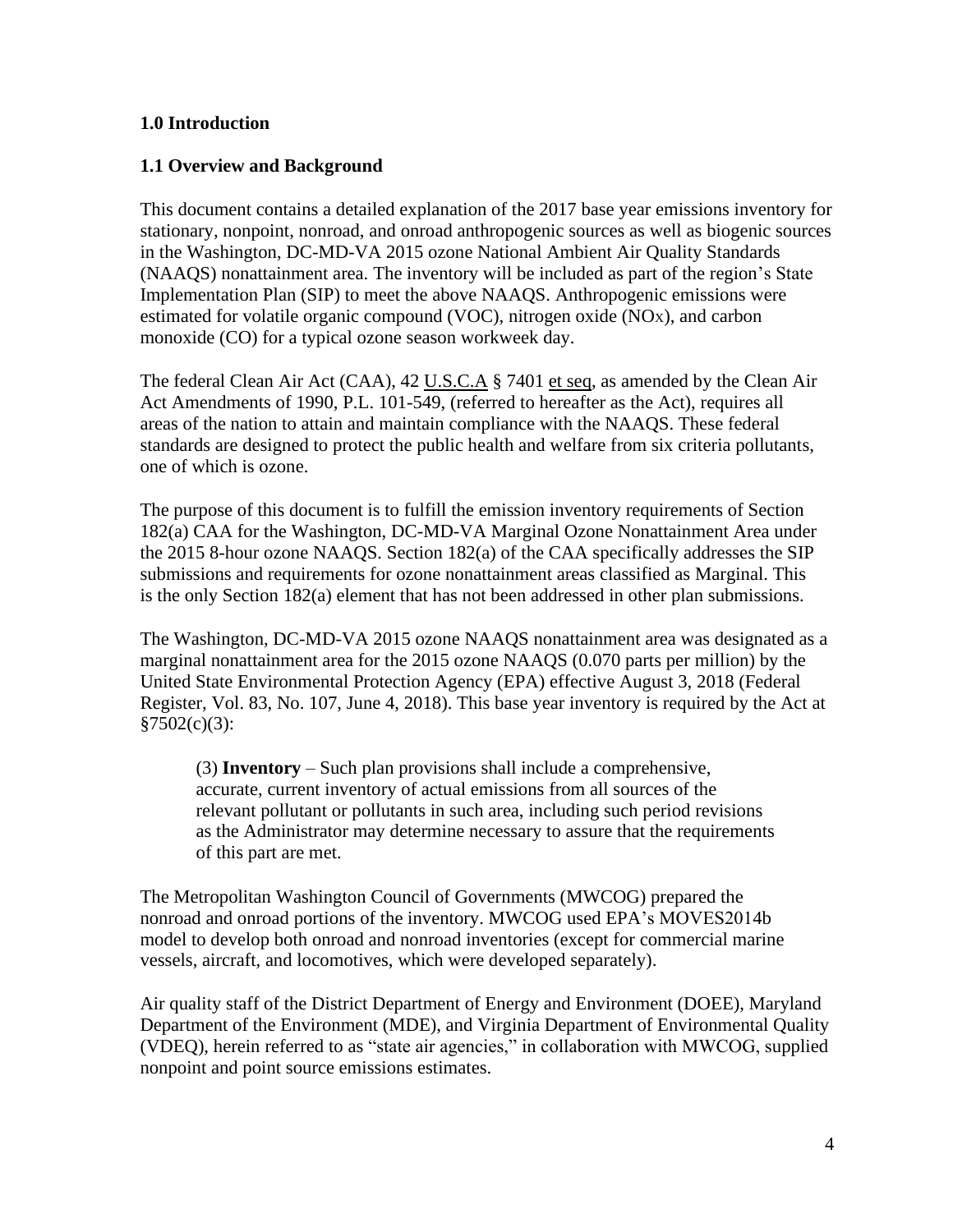EPA's estimates for biogenic emissions for the NEI 2014 effort were accepted for the purposes of submission of the base year 2017 biogenic inventories. Methodology for developing biogenic inventories is described in detail in the Technical Support Document (Ver 2) for the NEI 2014 effort.<sup>1</sup> These 2014 inventories will be replaced by biogenic emissions for 2017 published as part of the NEI 2017 effort, if they become available in time for this submittal.

Emissions inventory data is used in annual trends reports, SIP submittals, compliance demonstrations, emissions trading, emissions fee programs, and in modeling activities designed to evaluate ambient air concentrations encountered by the general public. For the SIP program, the emission inventory is a fundamental building block in developing an air quality control and maintenance strategy. Regulatory agencies rely on emission inventories as indicators of air quality changes and for setting permit requirements.

The end use of emission inventories requires that they be of the highest quality obtainable. These data are the foundation of air quality decisions. Inventory quality is critical to defining realistic regulations and attainment strategies.

### **1.2 2015 Ozone NAAQS Nonattainment Area Geography**

Effective August 3, 2018, EPA designated the following jurisdictions in the Washington, DC-MD-VA area as nonattainment for the 2015 ozone NAAQS.

- District of Columbia
- Calvert County, Maryland
- Charles County, Maryland
- Frederick County, Maryland
- Montgomery County, Maryland
- Prince George's County, Maryland
- Arlington County, Virginia
- Fairfax County, Virginia
- Loudoun County, Virginia
- Prince William County, Virginia
- City of Alexandria, Virginia
- City of Fairfax, Virginia
- City of Falls Church, Virginia
- City of Manassas, Virginia
- City of Manassas Park, Virginia

### **1.3 Temporal Resolution**

Another step of inventory development is the temporal allocation of emissions. The temporal allocation is an accounting of emission variations over time. The simplest temporal

<sup>1</sup>EPA NEI2017 Web-site - https://www.epa.gov/sites/production/files/2018-

<sup>07/</sup>documents/nei2014v2\_tsd\_05jul2018.pdf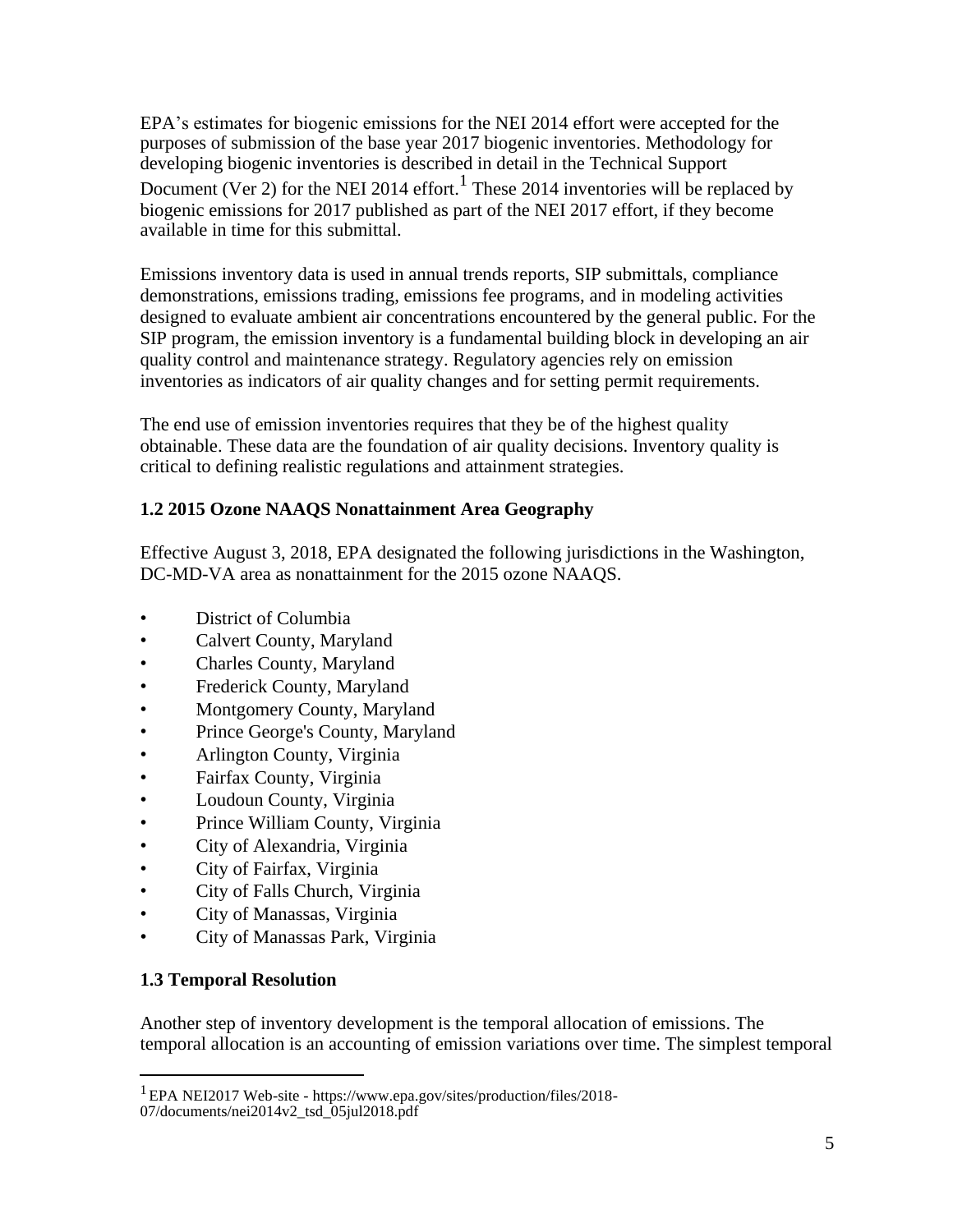allocation is for a steady-state emissions source that continually releases emissions at the same rate throughout the year. Under actual conditions, however, steady-state emission sources are quite rare. Instead, under actual conditions, emissions sources may operate only in the winter, not operate on Sundays, or their activity may peak during certain hours of the day. The temporal allocation of emissions must reflect as accurately as possible the reality of emissions occurring to the atmosphere. Ozone formation depends on the presence of ozone precursors as well as the amount of sunlight and other meteorological impacts. Since ozone is typically a summertime pollutant, emissions during the summer months are more important to air quality than are emissions during other times of the year. For these reasons, ozone precursor base year emissions are represented as typical ozone season workweek day emissions (ozone season tons per day).

### **1.4 Quality Assurance Policy and Objectives**

In order to provide data of sufficient quality for attainment and maintenance planning needs, quality assurance (QA) and quality control (QC) procedures are part of the inventory process. The procedures address data quality objectives of accuracy, completeness, comparability, and representativeness. The target goals for each objective are listed below.

*Accuracy:* All estimates must be calculated and documented using acceptable methods. Individual source requirements and availability of data and resources will affect the estimation method selection.

*Completeness:* Completeness is addressed by ensuring that all applicable source categories are included in the inventory and that all information required to estimate emissions is present.

*Comparability:* Data will be compared to the most recent base year inventory: 2017 National Emissions Inventory (NEI) for VOC, NOX, and CO. Any discrepancies (data outliers) must be verified or corrected.

*Representativeness:* Actual 2017 typical ozone season workweek day emissions will be calculated for the base year inventory. Local data will be used in inventory calculations wherever possible.

### **1.5 Plan Information Sources**

This plan draws upon inventory, quality assurance, and emissions projections guidance available from state and federal agencies and partnerships. The effort also draws upon experience gained during previous emission inventory reviews.

A primary source of emissions inventory data is the 2017 NEI, which was submitted to EPA by the state air agencies.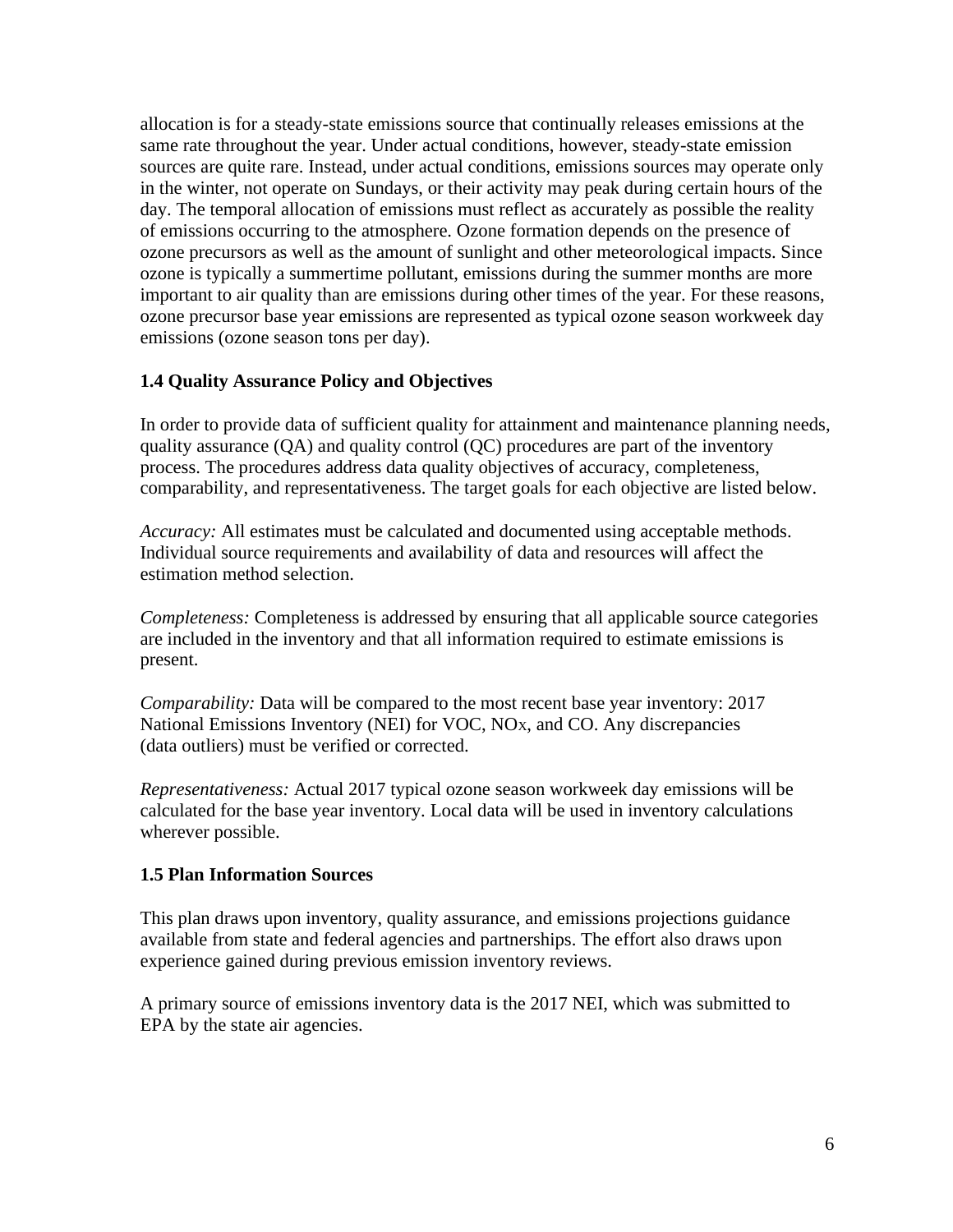#### **1.6 Summary of the Base Year Emissions Inventory**

Summaries of the ozone precursor emissions for the Washington, DC-MD-VA 2015 ozone NAAQS nonattainment area are shown in Table 1-1. Summaries relating to the individual sections of the inventory, such as point sources, may be found at the beginning of the respective section. Slight differences between the executive summary table and the section tables are due to rounding.

### **Table 1-1 2017 Base Year SIP Emission Inventories** Washington, DC-MD-VA 2015 Ozone NAAQS Nonattainment Area (Tons per ozone season day)

| <b>Source Category</b>     | <b>VOC</b> | NOx    | CO       |
|----------------------------|------------|--------|----------|
| Point                      | 5.19       | 79.55  | 25.13    |
| Quasi-Point <sup>2</sup>   | 0.39       | 0.19   | 0.28     |
| <b>Nonpoint</b>            | 127.61     | 23.12  | 68.69    |
| <b>Nonroad Model</b>       | 37.68      | 30.87  | 710.87   |
| $\text{MAR}^3$             | 1.85       | 12.82  | 16.82    |
| Onroad                     | 49.58      | 93.42  | 673.21   |
| <b>Anthropogenic Total</b> | 222.31     | 239.97 | 1,494.99 |
| Biogenic <sup>4</sup>      | 442.62     | 3.67   | 38.23    |

<sup>2</sup> Quasi-point sources are generally considered part of the nonpoint or nonroad emissions sectors but are included in the point source emissions inventory for a particular reason. Such reasons include, but are not limited to, federal guidance (such as in the case of certain airports) or to facilitate future general conformity determinations (such as in the case of military bases, ports, and other similar facilities).

<sup>3</sup> MAR refers to commercial marine vessels, airport, and railroad emissions sources.

 $^{4}$ Biogenic emissions are not part of the anthropogenic emissions and therefore not included in the anthropogenic total. Emissions in Table 1 are taken from EPA's NEI 2014 database. Total emissions for July were divided by 31 days to develop average ozone season day emissions for each jurisdiction in the region and then added together to develop the regional total.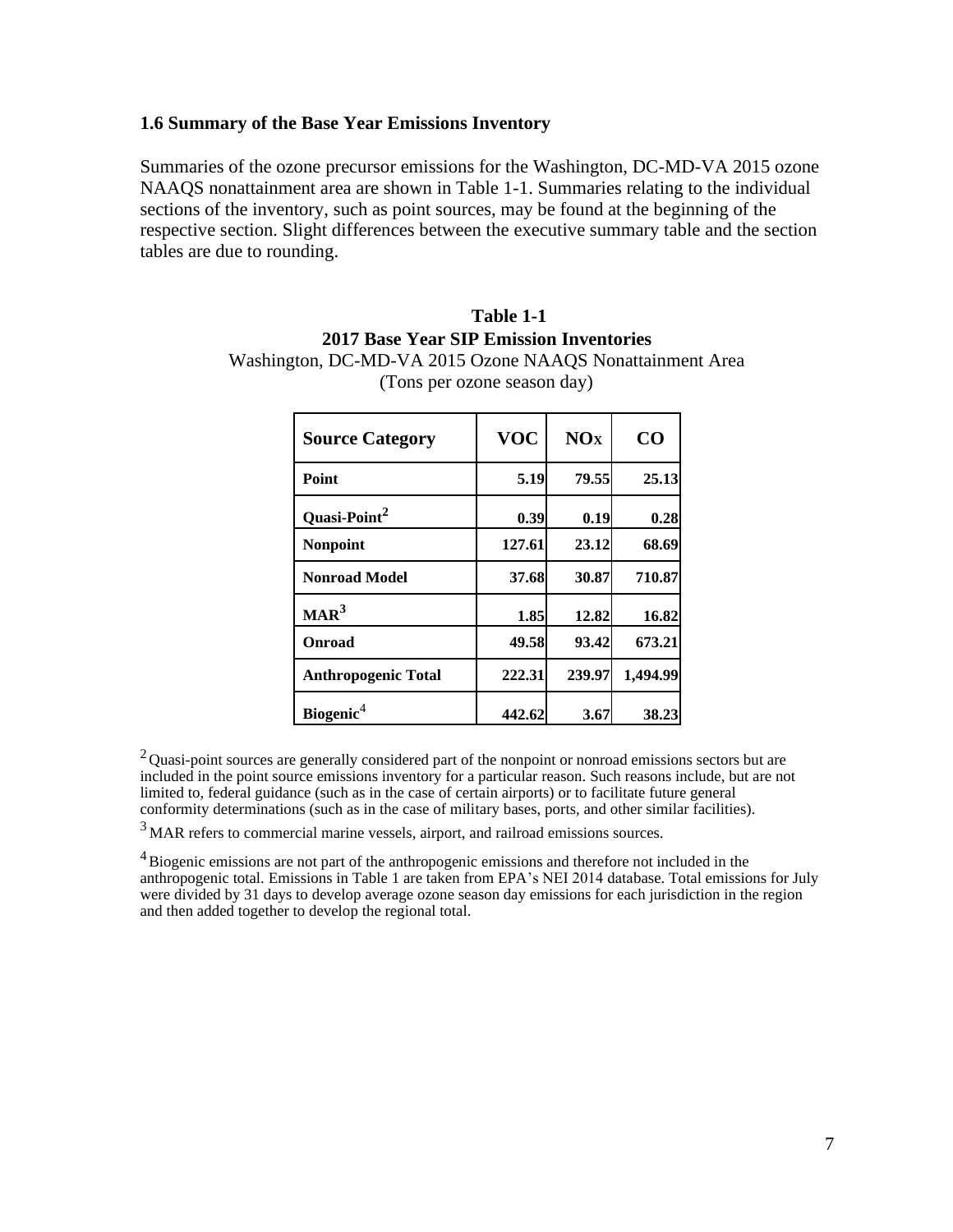### **1.7 Document Contents**

| Chapter 2 | Presents the methodology for developing the 2017 ozone precursor emissions<br>from point sources.                             |
|-----------|-------------------------------------------------------------------------------------------------------------------------------|
| Chapter 3 | Presents the methodology for developing the 2017 ozone precursor emissions<br>from quasi-point, nonpoint and nonroad sources. |
| Chapter 4 | Presents the methodology for developing the 2017 ozone precursor emissions<br>from onroad mobile sources.                     |
| Chapter 5 | Presents the QA/QC plan for the 2017 ozone precursor emissions inventory.                                                     |

The point, quasi-point, nonpoint, nonroad, and onroad source emissions inventory development documentation; detailed emissions by source classification code (SCC); and nonroad and onroad model input and output files are presented in different appendices of this document (See list of appendices on Page 3).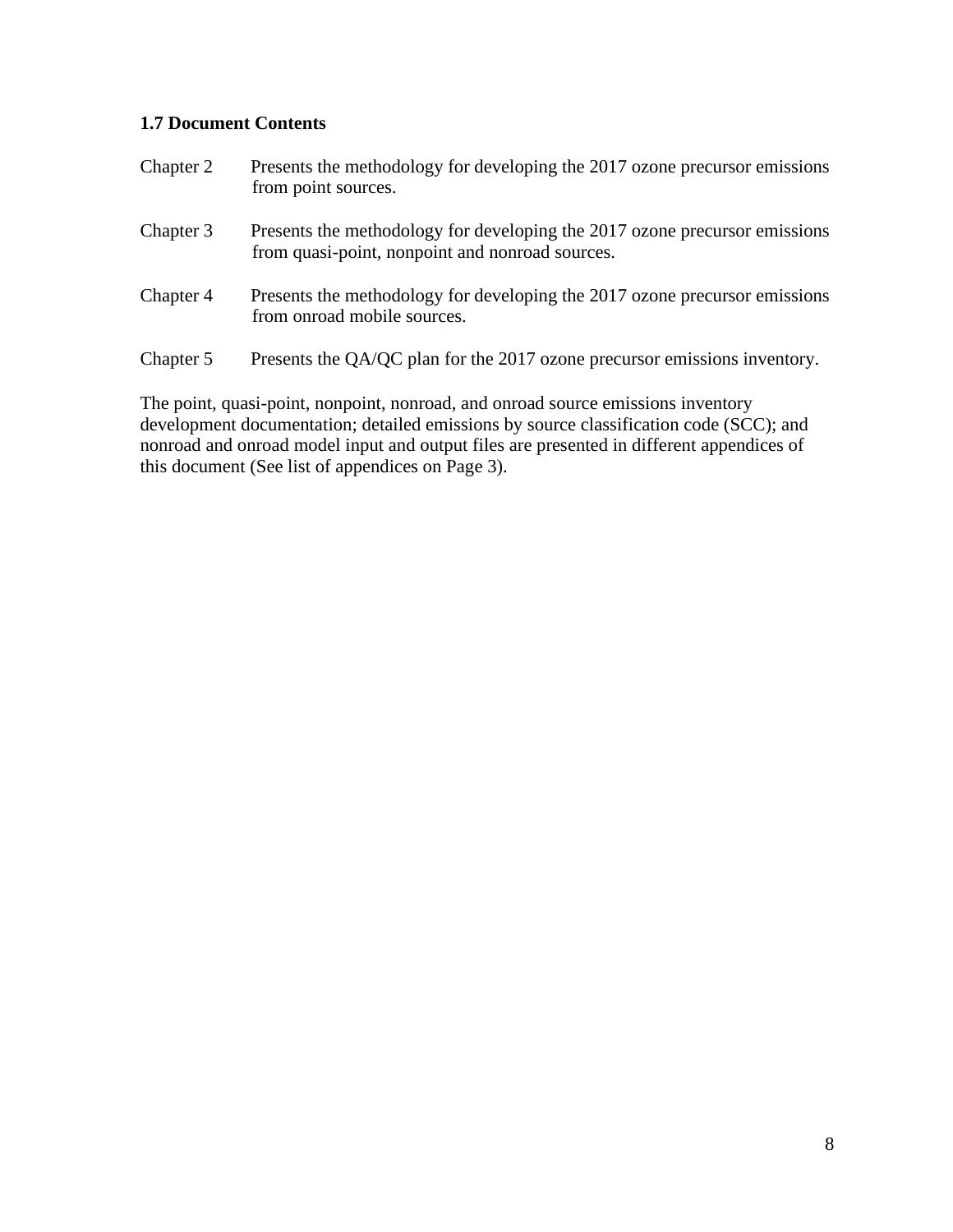### **2.0 Point Sources**

### **2.1 Introduction**

This section documents the development of the Washington, DC-MD-VA 2015 ozone NAAQS nonattainment area stationary point source emissions inventory. This section characterizes the point source component of the emissions inventory by describing the 2017 ozone season workweek day emissions estimation techniques. The point source inventory consists of actual emissions for a typical ozone season workweek day in the year 2017. The inventory includes sources located within the Washington DC-MD-VA 2015 ozone NAAQS nonattainment area.

The state air agencies are responsible for developing point source emissions inventories and maintaining the data. MWCOG compiled the ozone season work weekday emissions data provided by the state air agencies for inclusion in this emissions inventory document.

### **2.2 Compilation and Documentation of Point & Quasi-Point Source Emissions**

The state air agencies maintain substantial databases of both small and large air emission sources. The list of point sources in this inventory generally correspond to facilities contained within the EPA's Emissions Inventory System (EIS), which is the basis for NEI point source estimates. These types of facilities are typically large industrial or commercial complexes such as municipal waste combustors, electric generating stations, governmental organizations, and manufacturing facilities.

Methodologies used by state air agencies to convert annual emissions to ozone season work weekday emissions are described in Appendix A1a (District of Columbia), Appendix A1b (Virginia) and Appendix B1b (Maryland).

Full documentation of point sources and emissions in individual states are maintained by the respective state air agency responsible for the state in which the facility or source is located.

Appendix A2a (District of Columbia), Appendix A2b (Virginia) and Appendix B2b (Maryland) are electronic attachments that provide detailed descriptions of point source emissions for the Washington, DC-MD-VA 2015 ozone NAAQS nonattainment area.

Appendix B1b (Maryland) provides the methodology for developing emissions for quasipoint sources, which only exist in the Prince George's County, Maryland in the Washington, DC-MD-VA 2015 ozone NAAQS nonattainment area.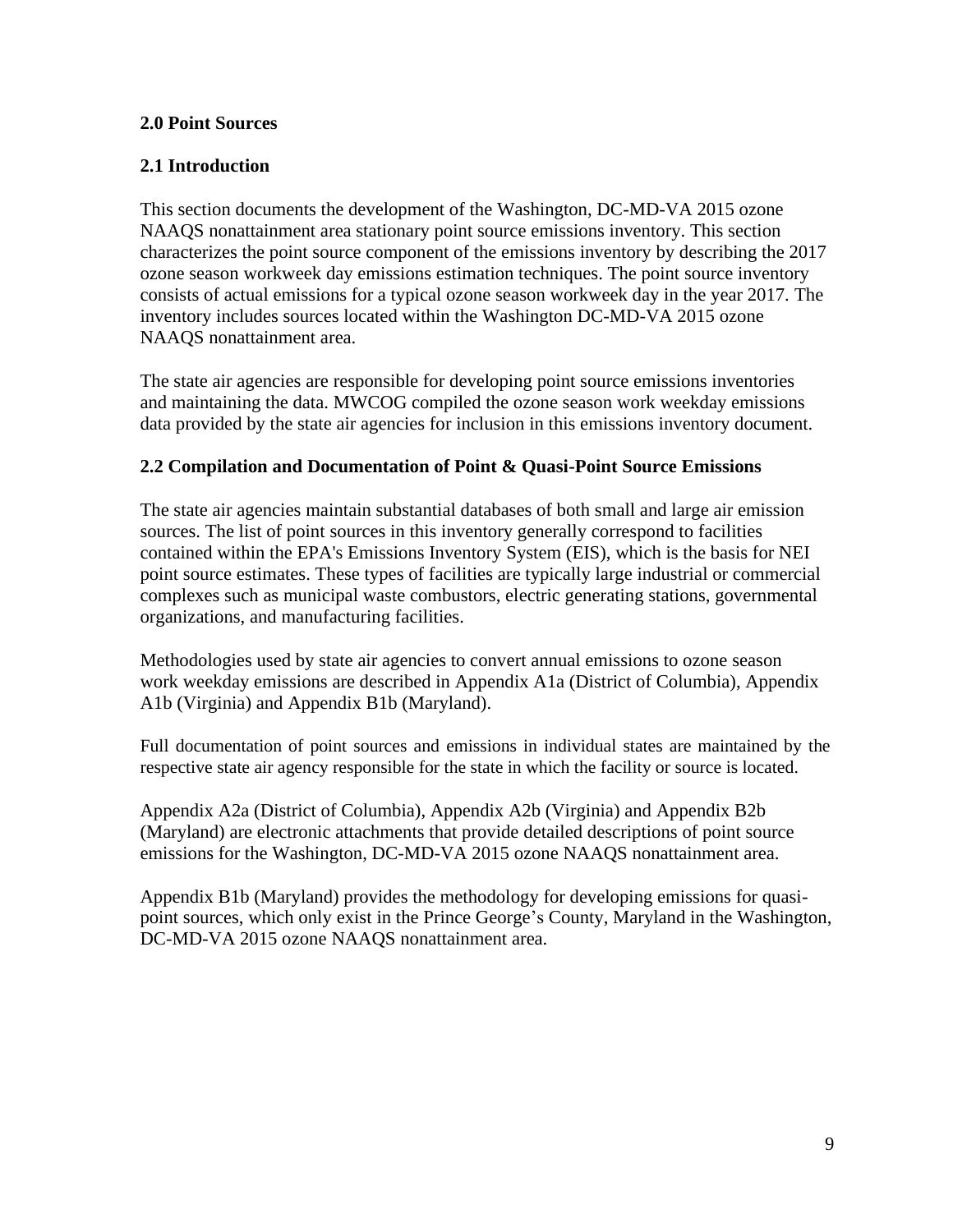# **Table 2-1 2017 Base Year SIP Point Source Emission Inventories**

| <b>Jurisdiction</b>          | <b>VOC</b> | NOx   | CO    |
|------------------------------|------------|-------|-------|
| <b>District of Columbia</b>  | 0.17       | 0.78  | 0.52  |
| <b>Calvert County</b>        | 0.11       | 2.66  | 0.88  |
| <b>Charles County</b>        | 0.32       | 6.47  | 2.19  |
| <b>Frederick County</b>      | 0.76       | 1.75  | 1.73  |
| <b>Montgomery County</b>     | 0.33       | 13.85 | 4.32  |
| Prince George's County       | 0.99       | 24.68 | 5.43  |
| <b>Maryland Total</b>        | 2.51       | 49.41 | 14.55 |
| <b>Arlington County</b>      | 0.02       | 0.25  | 0.13  |
| <b>Fairfax County</b>        | 0.81       | 10.39 | 4.04  |
| Fairfax City                 | 0.30       | 0.01  | 0.02  |
| <b>Falls Church City</b>     |            |       |       |
| Loudoun County               | 0.71       | 10.44 | 3.32  |
| <b>Prince William County</b> | 0.52       | 6.36  | 2.07  |
| Manassas City                | 0.13       | 0.54  | 0.25  |
| <b>Manassas Park City</b>    |            |       |       |
| Alexandria City              | 0.02       | 1.37  | 0.23  |
| Virginia Total               | 2.51       | 29.36 | 10.06 |
| <b>Region Total</b>          | 5.19       | 79.55 | 25.13 |

Washington, DC-MD-VA 2015 Ozone NAAQS Nonattainment Area (Tons per ozone season day)

Note: There are no point source VOC, NOX, and CO emissions for the Virginia Independent Cities of Falls Church and Manassas Park.

#### **Table 2-2**

**2017 Base Year SIP Quasi-Point Source Emission Inventories** Washington, DC-MD-VA 2015 Ozone NAAQS Nonattainment Area (Tons per ozone season day)

| <b>Jurisdiction</b>    | <b>VOC</b> | NOx  | CO.  |
|------------------------|------------|------|------|
| Prince George's County | 0.39       | 0.19 | 0.28 |
| <b>Maryland Total</b>  | 0.39       | 0.19 | 0.28 |
| <b>Region Total</b>    | 0.39       | 0.19 | 0.28 |

Note: Quasi-point sources only exist in the Prince George's County, Maryland. Emissions for these sources were provided by MDE.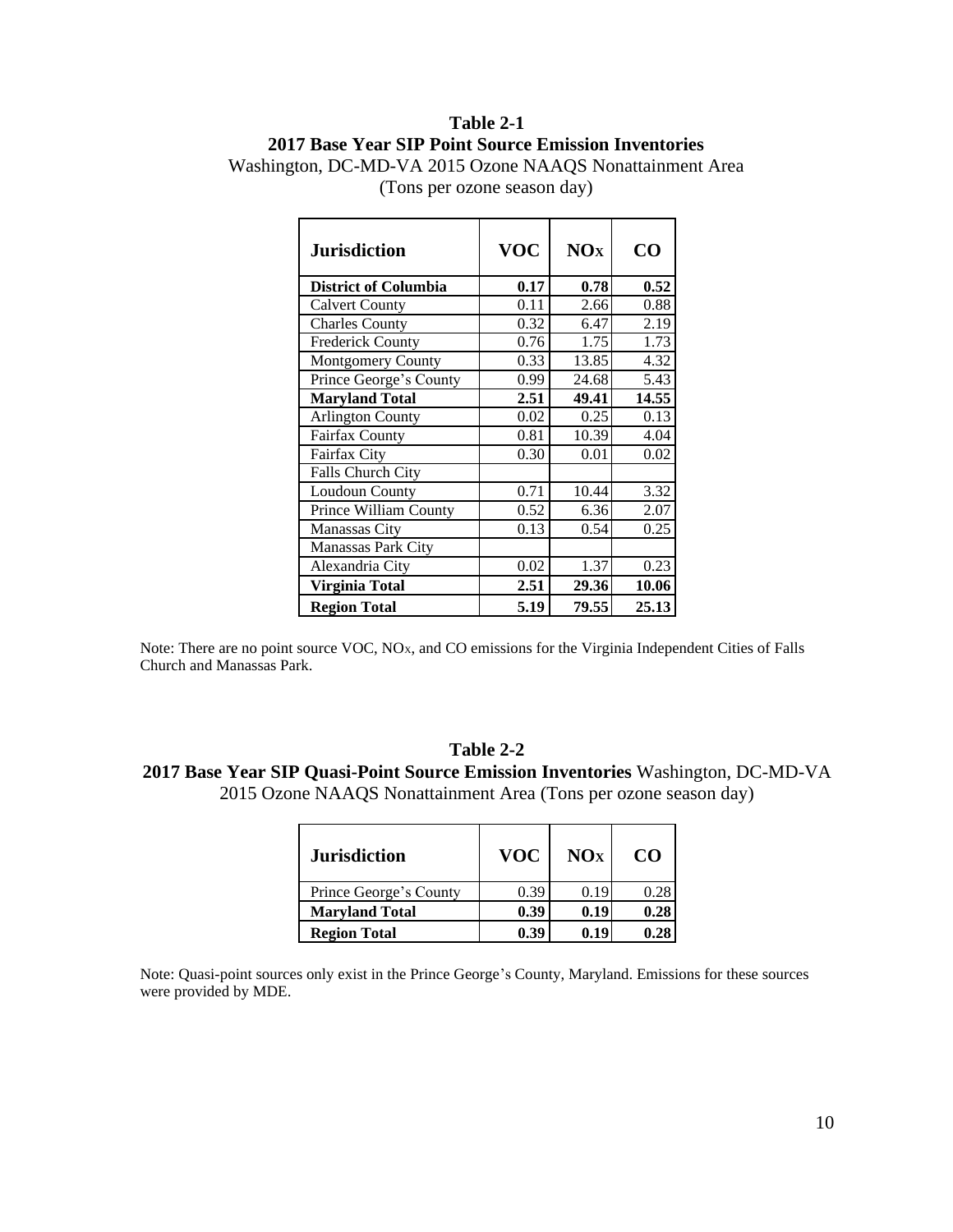### **3.0 Nonpoint and Nonroad Sources**

## **3.1 Introduction and Scope**

This document contains a detailed explanation of how the 2017 emissions inventory for nonpoint and nonroad sources of VOC, NOX, and CO was developed. Emissions inventories for nonpoint and a few nonroad sources – commercial marine vessels, airport, railroad locomotives (MAR) - for a typical ozone season workweek day were prepared by the state air agencies. The MWCOG staff developed emissions for remaining nonroad sources using MOVES2014b model. The MWCOG staff also compiled this information for inclusion in this base year inventory document.

Nonpoint sources include stationary sources not part of the states' point source inventories, usually because the source type is too small to be tracked individually and is instead tracked as a group or category. For example, small fossil fuel fired boilers used for comfort purposes located at residential, commercial, and governmental locations fall into this category. Nonroad sources include equipment that draws power from engines for purposes other than movement on the highway system. Examples include lawn and garden equipment, construction equipment, recreational boating, etc.

All questions or comments regarding the nonpoint and MAR emissions in this document should be directed to the respective state air agency.

### **3.2 Nonpoint Sources**

### **3.2.1 Emission Estimation Approach**

The nonpoint source category is quite diverse, and the emission calculation techniques used for each subsector in this category vary significantly. Moreover, the category contains numerous subsectors. The state air agencies provided detailed documentation regarding the development of emissions for nonpoint sources. This information is located in Appendix B1a (District of Columbia), B1b (Maryland), and B1c (Virginia).

### *Refueling Emissions*

Stage II Refueling emissions were developed by the National Capital Region Transportation Planning Board (TPB) at MWCOG in association with the Metropolitan Washington Air Quality Committee (MWAQC) staff and state air agencies using EPA's MOVES2014b model as part of the onroad emissions development. Though these emissions are developed as part of the onroad emissions development process, they are considered as nonpoint sources and as such emissions associated with them are included in the nonpoint sector inventory. See Appendix D1 titled "Onroad Mobile Source Inventory Development Overview" for details of the onroad emissions development.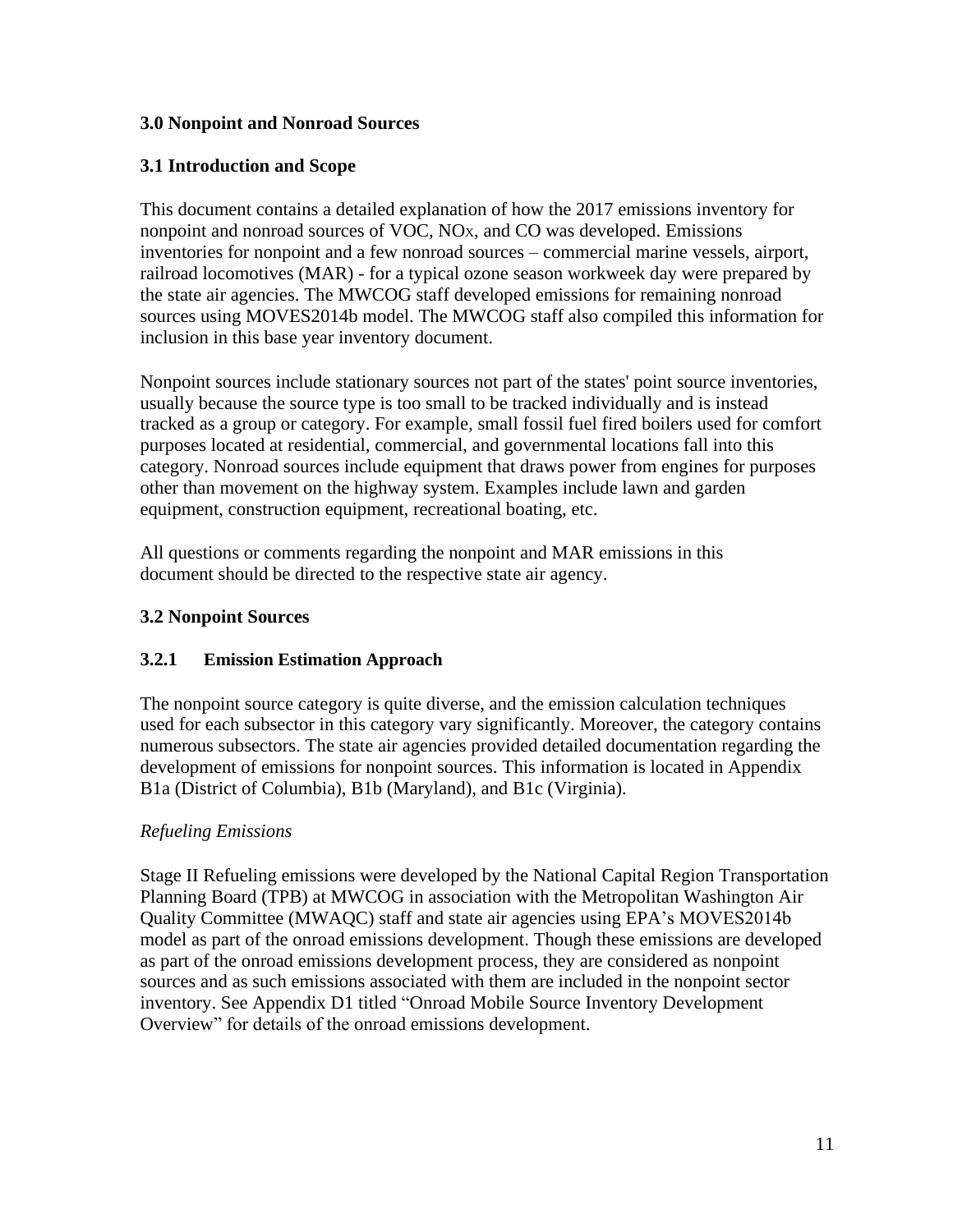### **3.2.2 Summary of Emission Results**

Table 3-1 lists emissions for the counties and cities in the Washington, DC-MD-VA 2015 ozone NAAQS nonattainment area. Appendix B2a (District of Columbia), B2b (Maryland), and B2c (Virginia) are electronic attachments that provide detailed descriptions of nonpoint source emissions for the Washington, DC-MD-VA 2015 ozone NAAQS nonattainment area.

# **Table 3-1 2017 Base Year SIP Nonpoint Source Emission Inventories**

Washington, DC-MD-VA 2015 Ozone NAAQS Nonattainment Area

| <b>Jurisdiction</b>          | <b>VOC</b> | NOx   | CΟ    |
|------------------------------|------------|-------|-------|
| <b>District of Columbia</b>  | 9.95       | 2.26  | 2.29  |
| <b>Calvert County</b>        | 2.33       | 0.24  | 3.31  |
| <b>Charles County</b>        | 4.42       | 1.05  | 9.77  |
| <b>Frederick County</b>      | 7.18       | 1.27  | 10.13 |
| <b>Montgomery County</b>     | 22.70      | 4.14  | 4.32  |
| Prince George's County       | 21.28      | 3.30  | 5.84  |
| <b>Maryland Total</b>        | 57.90      | 10.00 | 33.36 |
| <b>Arlington County</b>      | 4.90       | 0.88  | 1.12  |
| <b>Fairfax County</b>        | 26.02      | 4.74  | 7.42  |
| Fairfax City                 | 1.02       | 0.21  | 0.34  |
| Falls Church City            | 0.43       | 0.09  | 0.15  |
| Loudoun County               | 10.48      | 2.19  | 14.38 |
| <b>Prince William County</b> | 11.46      | 1.66  | 7.94  |
| Manassas City                | 1.18       | 0.32  | 0.61  |
| Manassas Park City           | 0.93       | 0.11  | 0.18  |
| Alexandria City              | 3.35       | 0.65  | 0.89  |
| Virginia Total               | 59.76      | 10.86 | 33.03 |
| <b>Region Total</b>          | 127.61     | 23.12 | 68.69 |

(Tons per ozone season day)

\* Small discrepancies may result due to rounding.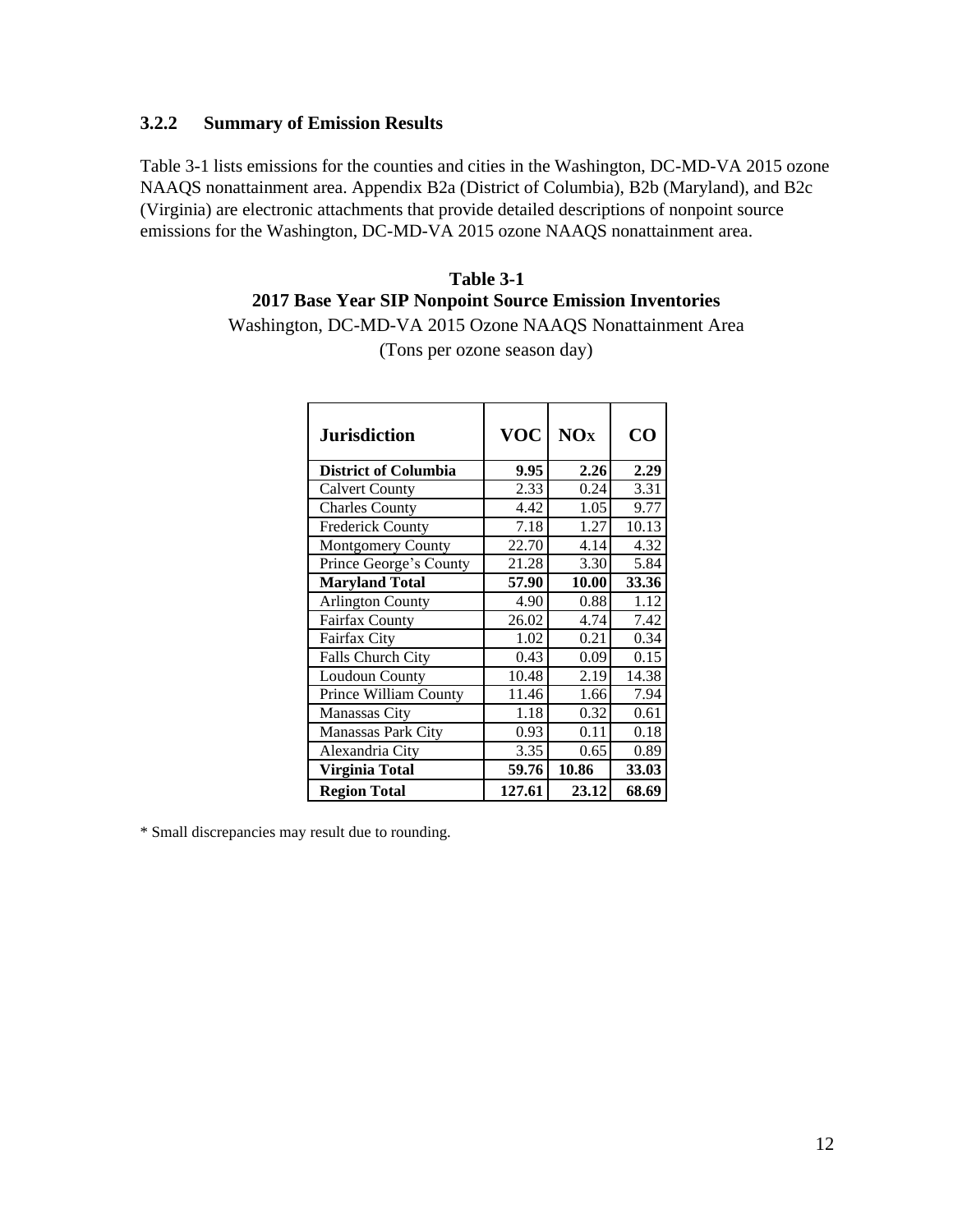### **3.3 Nonroad Sources**

Emissions for nonroad sources were estimated using EPA's MOVES2014b model. This model also provides emissions for a few MAR sources (railway maintenance, airport ground support equipment, and aircraft auxiliary power units), some of which were used by the District of Columbia and Maryland. Virginia used emissions developed as part of the NEI 2014 v2 effort for these sources (See Section 3.3.1.1 and Section 3.3.2.1 for details). Emissions from other MAR sources are estimated using sector specific techniques, including industry data, industry-specific modeling tools, and other information. Emissions estimation approaches for both categories of nonroad sources are described below.

# **3.3.1 Marine Vessels, Airport, Railroad Locomotives**

# **3.3.1.1 Emission Estimation Approach**

Detailed documentation for the development of MAR emissions were provided by the state air agencies. The state-specific documentation may be found in Appendix B1a (District of Columbia), B1b (Maryland), and B1c (Virginia).

It is important to note here that the District of Columbia used railway maintenance emissions developed using the MOVES2014b model. Maryland used emissions for railway maintenance and airport ground support equipment developed using the above model. Details of the development of emissions for these sources along with other nonroad model sources are provided in Section 3.3.2.1. Virginia provided emissions for railway maintenance, airport ground support equipment, and aircraft auxiliary power units from the NEI2014 v2 effort.

# **3.3.1.2 Summary of Emission Results**

Table 3-2 lists emissions for counties and cities in the Washington, DC-MD-VA 2015 ozone NAAQS nonattainment area. Appendix B2a (District of Columbia), B2b (Maryland), and B2c (Virginia) are electronic attachments that provide detailed descriptions of MAR source emissions for the Washington, DC-MD-VA 2015 ozone NAAQS nonattainment area.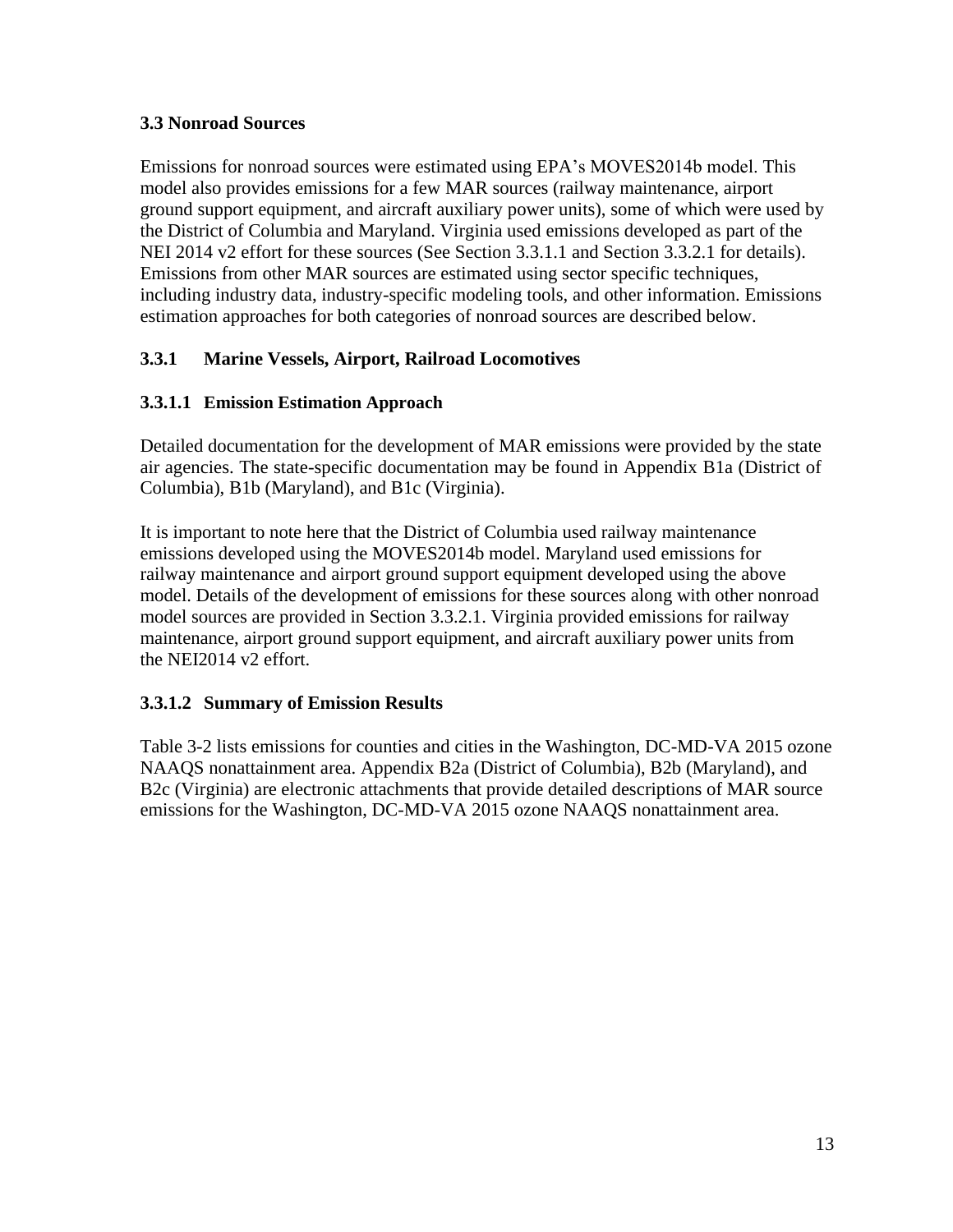# **Table 3-2 2017 Base Year SIP MAR Emission Inventories**

Washington, DC-MD-VA 2015 Ozone NAAQS Nonattainment Area

| <b>Jurisdiction</b>         | <b>VOC</b> | <b>NOx</b> | CO    |
|-----------------------------|------------|------------|-------|
| <b>District of Columbia</b> | 0.06       | 0.55       | 0.11  |
| <b>Calvert County</b>       | 0.05       | 0.86       | 0.14  |
| <b>Charles County</b>       | 0.02       | 0.02       | 0.19  |
| <b>Frederick County</b>     | 0.16       | 0.84       | 1.58  |
| Montgomery County           | 0.05       | 0.73       | 0.75  |
| Prince George's County      | 0.04       | 0.52       | 0.52  |
| <b>Maryland Total</b>       | 0.33       | 2.96       | 3.17  |
| <b>Arlington County</b>     | 0.56       | 3.43       | 5.47  |
| <b>Fairfax County</b>       | 0.03       | 0.63       | 0.15  |
| Fairfax City                | 0.00       | 0.00       | 0.00  |
| <b>Falls Church City</b>    | 0.00       | 0.00       | 0.00  |
| Loudoun County              | 0.79       | 4.40       | 7.09  |
| Prince William County       | 0.03       | 0.50       | 0.12  |
| Manassas City               | 0.03       | 0.07       | 0.64  |
| <b>Manassas Park City</b>   | 0.00       | 0.00       | 0.00  |
| Alexandria City             | 0.01       | 0.27       | 0.07  |
| Virginia Total              | 1.46       | 9.31       | 13.54 |
| <b>Region Total</b>         | 1.85       | 12.82      | 16.82 |

(Tons per ozone season day)

Note: The cities of Fairfax and Falls Church, located within the Commonwealth of Virginia, did not have any 2017 emissions from the MAR category. Small discrepancies may result due to rounding.

### **3.3.2 Nonroad Model Sources**

Nonroad model sources include a varied collection of equipment using power from engines for purposes other than locomotion on highways. Nonroad emissions result from the use of fuel in this diverse collection, which includes a total of 88 equipment types in the following 12 economic sectors:

- Recreational sector equipment, such as all-terrain vehicles and off-road motorcycles;
- Construction sector equipment, such as graders and backhoes;
- Industrial sector equipment, such as forklifts and sweepers;
- Lawn and garden sector equipment, such as leaf and snow blowers;
- Agricultural sector equipment, such as tractors;
- Commercial sector equipment, such as compressors;
- Logging sector equipment, such as chain saws;
- Airport support sector equipment, such as airport ground support equipment;
- Underground mining sector equipment, such as, mining equipment;
- Oil field sector equipment, such as oil field equipment;
- Pleasure craft sector equipment, such as personal watercraft; and
- Railroad sector equipment, such as railway maintenance equipment.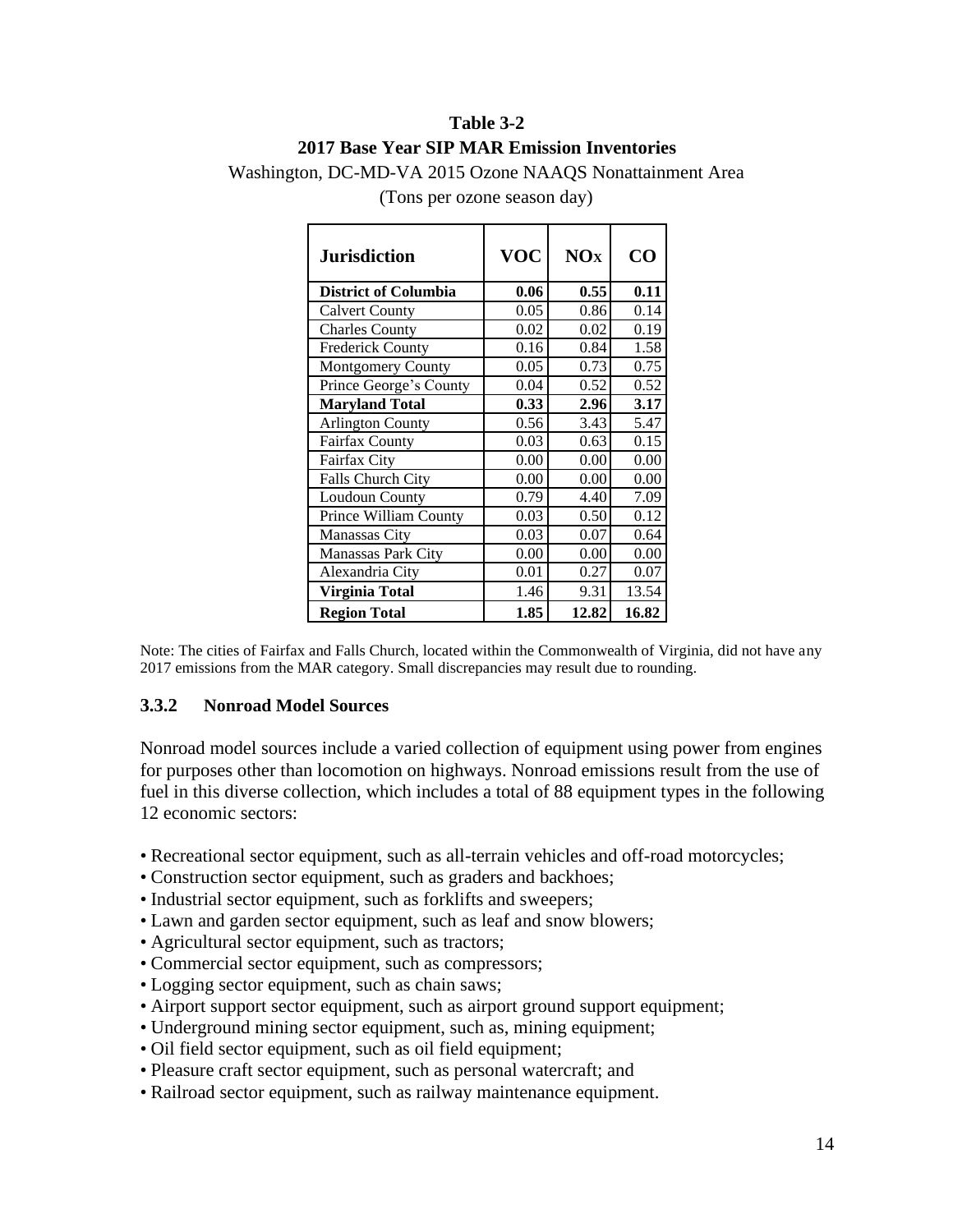### **3.3.2.1 Emission Estimation Approach**

The inventory for nonroad mobile sources along with a few MAR sources (railway maintenance, airport ground support equipment, and aircraft auxiliary power units) for VOC, NOx, and CO was developed using EPA's MOVES2014b model. This model includes 88 types of nonroad equipment from 12 economic sectors described above in Section 3.3.2 and further stratifies equipment types by horsepower rating. Fuel types include gasoline, diesel, compressed natural gas (CNG), and liquefied petroleum gas (LPG).

The MOVES2014b model estimates emissions at the county level based on default assumptions of county-level nonroad equipment populations and activity. Nonroad equipment population growth rates in MOVES2014b are based on state and regional growth estimates. Equipment populations and activity are then allocated to the state and county level based on surrogates such as construction activity, acreage farmed, etc.

The MOVES2014b model estimates emissions for each specific type of nonroad equipment by multiplying the following input data estimates:

- Equipment population for the base year, distributed by age, power, fuel type, and application;
- Average load factor expressed as average fraction of available power;
- Available power in horsepower;
- Activity in hours of use per year; and
- Emission factors reflecting deterioration and/or new standards.

The emissions are then temporally allocated using appropriate allocation factors.

Several input files provide necessary information to the model. These input files include information such as: emission factors, base year equipment population, activity, load factors, average lifetime, scrappage function, growth estimates, and geographic and temporal allocations. Default values are provided for all input files. The user may replace the default data files when better information becomes available, either from EPA for national defaults or from local sources for locality-specific data.

The MOVES2014b model was run for a weekday in July 2017 to develop average ozone season workweek day nonroad model source emissions for the cities and counties in the Washington, DC-MD-VA 2015 ozone NAAQS nonattainment area. All emissions sources in the model were included for the District of Columbia and Maryland. Three specific sources namely, railway maintenance, airport ground support equipment, and aircraft auxiliary power units were not included for Virginia. Instead, Virginia provided emissions for these three sources from the NEI2014 v2 effort. Model inputs (temperature and fuel) used in this analysis were the same as the ones used in developing the average ozone season work weekday emissions for 2017 for onroad sources (Refer to Appendix D1 for details).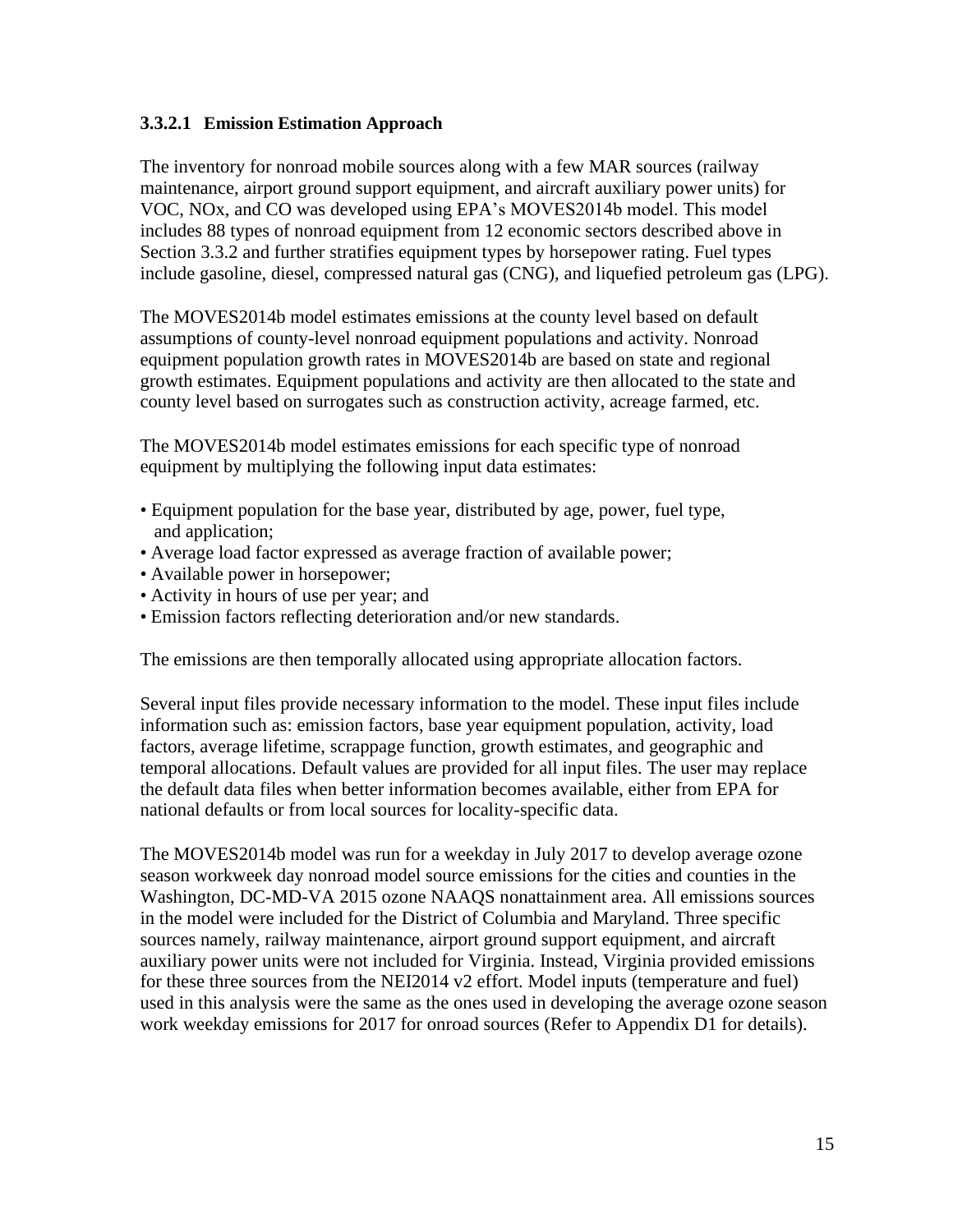### **3.3.2.2 Summary of Emission Results**

Table 3-3 lists emissions for different counties and cities in the Washington, DC-VA-MD ozone nonattainment region. Detailed MOVES2014b nonroad model input, output, and runspec files are being provided separately in electronic format as Appendix C of this document.

#### **Table 3-3**

### **2017 Base Year SIP Nonroad Model Source Emission Inventories** Washington, DC-MD-

VA 2015 Ozone NAAQS Nonattainment Area (Tons per ozone season day)

| <b>Jurisdiction</b>         | <b>VOC</b> | <b>NOx</b> | $\bf CO$ |
|-----------------------------|------------|------------|----------|
| <b>District of Columbia</b> | 1.37       | 2.06       | 24.61    |
| <b>Calvert County</b>       | 0.96       | 0.58       | 8.73     |
| <b>Charles County</b>       | 1.44       | 1.01       | 13.78    |
| <b>Frederick County</b>     | 2.26       | 1.71       | 43.10    |
| Montgomery County           | 8.37       | 4.63       | 163.04   |
| Prince George's County      | 4.81       | 3.66       | 92.61    |
| <b>Maryland Total</b>       | 17.84      | 11.59      | 321.26   |
| <b>Arlington County</b>     | 0.75       | 2.32       | 15.73    |
| <b>Fairfax County</b>       | 9.17       | 6.48       | 181.48   |
| Fairfax City                | 0.32       | 0.12       | 6.62     |
| <b>Falls Church City</b>    | 0.19       | 0.07       | 3.86     |
| Loudoun County              | 4.33       | 4.74       | 86.35    |
| Prince William County       | 2.73       | 3.07       | 50.92    |
| <b>Manassas City</b>        | 0.13       | 0.10       | 2.87     |
| <b>Manassas Park City</b>   | 0.18       | 0.06       | 3.63     |
| Alexandria City             | 0.67       | 0.26       | 13.54    |
| Virginia Total              | 18.47      | 17.22      | 365.00   |
| <b>Region Total</b>         | 37.68      | 30.87      | 710.87   |

\* Small discrepancies may result due to rounding.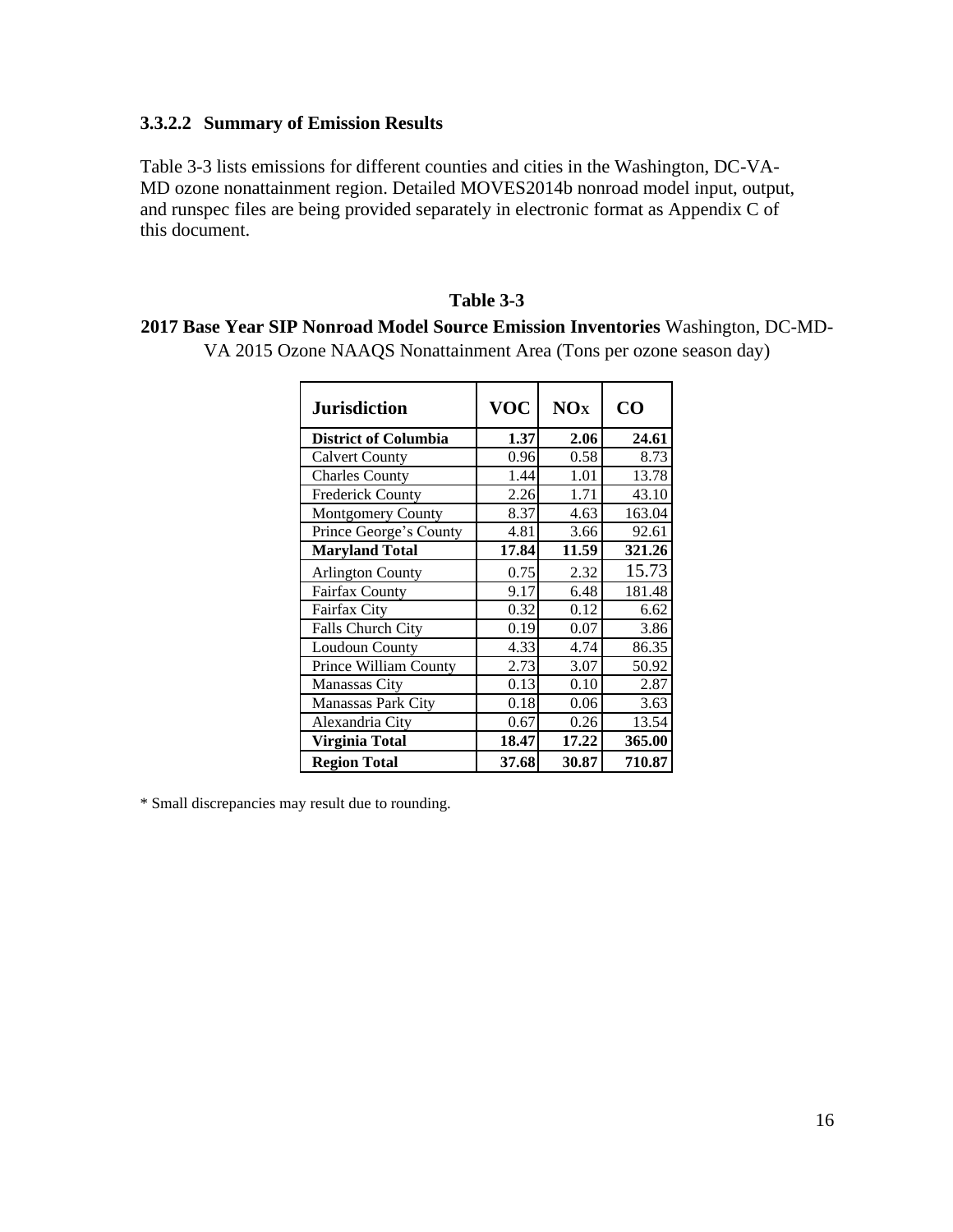### **4.0 Onroad Mobile Sources**

### **4.1 Introduction**

The MOVES2014b model was used for developing the onroad mobile average ozone season work weekday base year 2017 emissions for the Washington, DC-MD-VA 2015 ozone NAAQS nonattainment area. Appendix D1 provides a detailed description of data sources and methodologies used to develop model inputs. MOVES2014b input files, external input files, and output files are provided separately in electronic format as Appendix D2.

MWAQC staff developed meteorology inputs and coordinated with the state air agencies to acquire fuel and inspection and maintenance program inputs for the MOVES2014b model. MWAQC staff provided these inputs to the TPB staff that developed other transportation related inputs for the model. TPB staff developed emissions using the above model. MWAQC staff reviewed and approved these emissions, incorporating them into the base year 2017 inventories.

This onroad mobile emissions analysis process is very similar to the process used during the development of previous base year inventories.

### **4.2 Summary of Onroad Mobile Source Emissions**

The table below summarizes the typical ozone season work weekday emissions for VOC, NOX, and CO in the Washington, DC-MD-VA 2015 ozone NAAQS nonattainment area.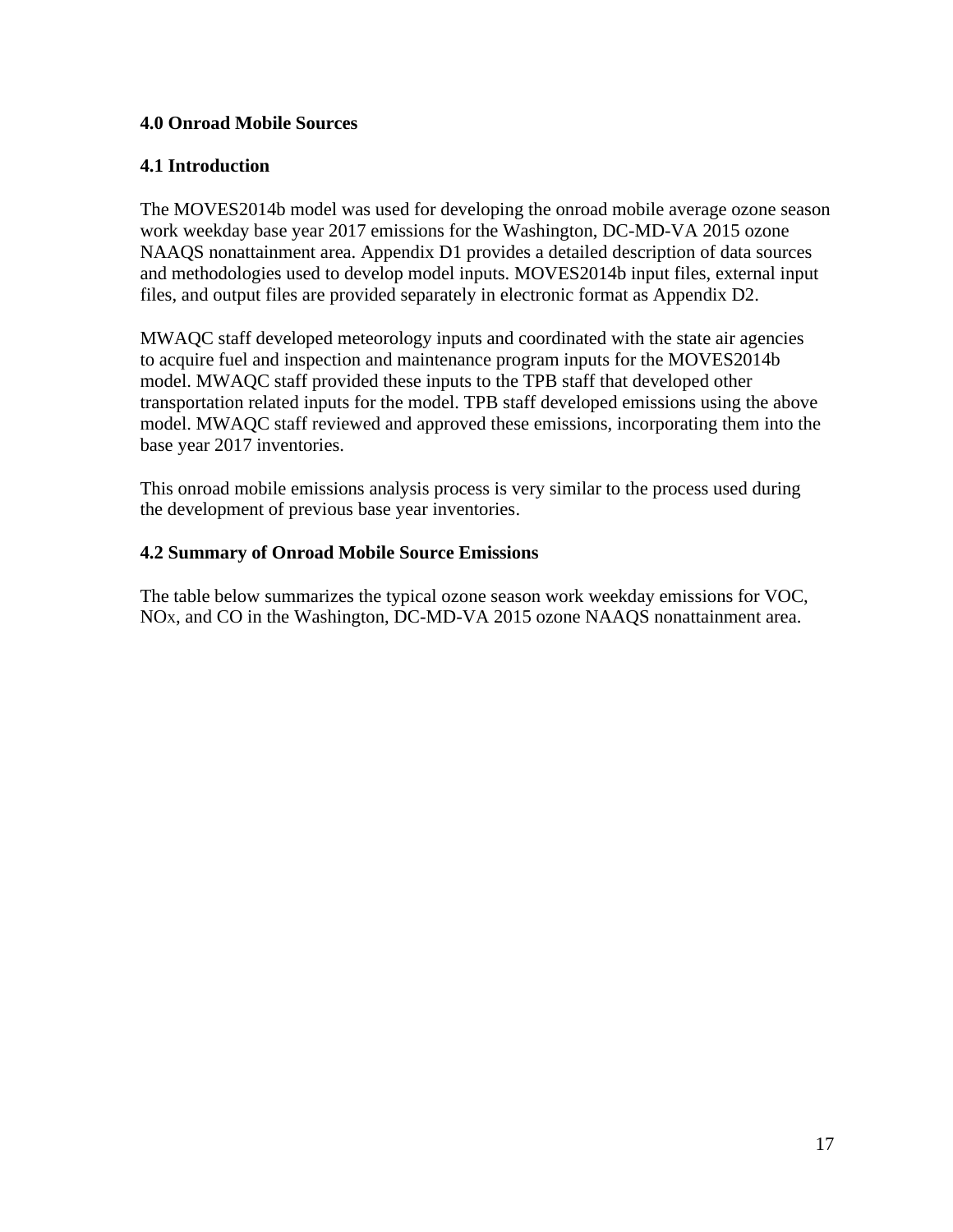# **Table 4-1 2017 Base Year SIP Onroad Source Emission Inventories**

| <b>Jurisdiction</b>         | <b>VOC</b> | <b>NO<sub>x</sub></b> | CO     |
|-----------------------------|------------|-----------------------|--------|
| <b>District of Columbia</b> | 3.76       | 5.63                  | 54.94  |
| <b>Calvert County</b>       | 1.28       | 1.81                  | 11.70  |
| <b>Charles County</b>       | 1.95       | 3.44                  | 19.05  |
| <b>Frederick County</b>     | 3.81       | 9.98                  | 53.15  |
| <b>Montgomery County</b>    | 8.97       | 15.78                 | 119.59 |
| Prince George's County      | 9.36       | 20.28                 | 135.40 |
| <b>Maryland Total</b>       | 25.37      | 51.29                 | 338.89 |
| <b>Arlington County</b>     | 1.51       | 1.92                  | 21.97  |
| Fairfax County              | 10.11      | 18.41                 | 145.37 |
| Fairfax City                |            |                       |        |
| Falls Church City           |            |                       |        |
| <b>Loudoun County</b>       | 3.10       | 6.32                  | 41.28  |
| Prince William County       | 4.55       | 8.45                  | 57.69  |
| Manassas City               |            |                       |        |
| <b>Manassas Park City</b>   |            |                       |        |
| Alexandria City             | 1.18       | 1.40                  | 13.07  |
| Virginia Total              | 20.45      | 36.50                 | 279.38 |
| <b>Region Total</b>         | 49.58      | 93.42                 | 673.21 |

Washington, DC-MD-VA 2015 Ozone NAAQS Nonattainment Area (Tons per ozone season day)

Note: Fairfax County emissions include onroad emissions from Fairfax City and Falls Church City. Prince William County emissions include onroad emissions from Manassas City and Manassas Park City.

\* Small discrepancies may result due to rounding.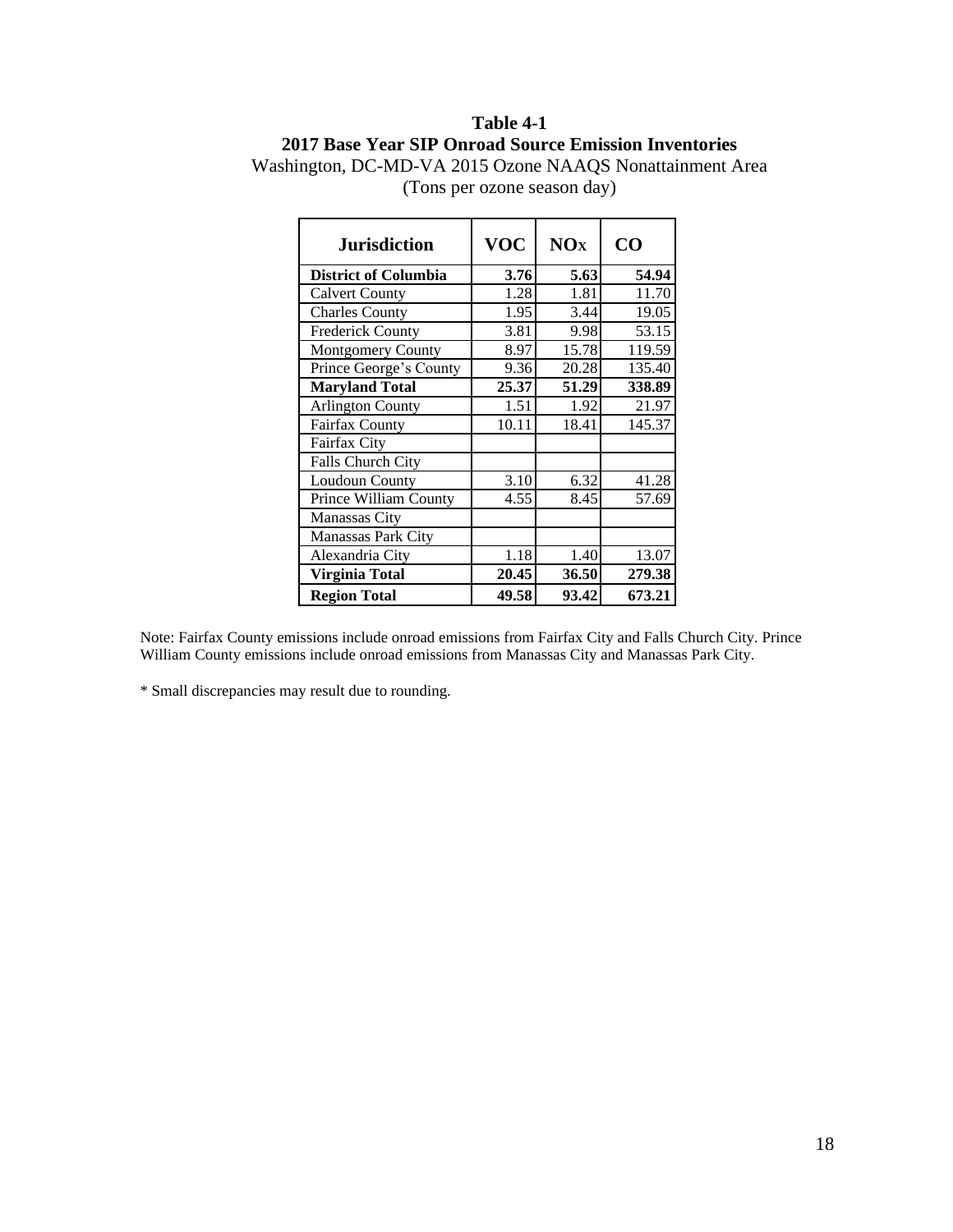### **5.0 Quality Assurance Procedures**

Several quality assurance checks were employed by the Washington DC-MD-VA state air agencies or, given resource constraints, regionally to address the data quality objectives discussed in Chapter 1.4 related to accuracy, completeness, comparability, and/or representativeness: reality/peer review checks, sample calculations, sensitivity analysis, and range checks. Details on each check are provided below.

# **5.1 Reality Check/Peer Review Check**

Independent review was conducted by knowledgeable staff to ensure that data, assumptions, and procedures are reasonable. The objective of these checks is to ensure accuracy, completeness, comparability, and representativeness.

Reasonableness of methods, assumptions, and emissions estimates was assessed by 1) comparing data sources used in the final inventory to those used for the 2017 NEI; 2) relying on reviewer expertise; and 3) comparing emissions estimates to other inventory efforts, particularly the 2011 base year inventory, attainment year 2014 inventory for the 2008 ozone NAAQS, and the 2017 NEI.

### **5.2 Sample Calculations**

Sample calculations provide verification of values by replicating calculations. The benefit is to ensure that calculations are done correctly. The objective is accuracy.

Emissions calculations were duplicated to spot check the accuracy of the arithmetic and, therefore, the resulting emissions estimates. Priority was given to those categories identified as the largest emissions contributors.

For nonroad and onroad emissions estimates, sample calculations were not used as a quality assurance mechanism. Preparing sample calculations for these sectors was not possible since the emissions estimates were generated using EPA's MOVES2014b model. Rather, these data, which were generated by MWAQC and TPB modeling staff, were checked by comparing the results of similar modeling runs conducted for the transportation conformity purposes to ensure the results included herein were reasonable.

### **5.3 Sensitivity Analysis**

Sensitivity analysis is the systematic study of how changes in parameters affect data. The benefit is to identify the parameters that have the greatest effect on data. All data quality objectives are addressed using these checks.

A sensitivity analysis in the form of source category emissions rankings by pollutant was performed. The ranking helped determine where efforts should be concentrated.